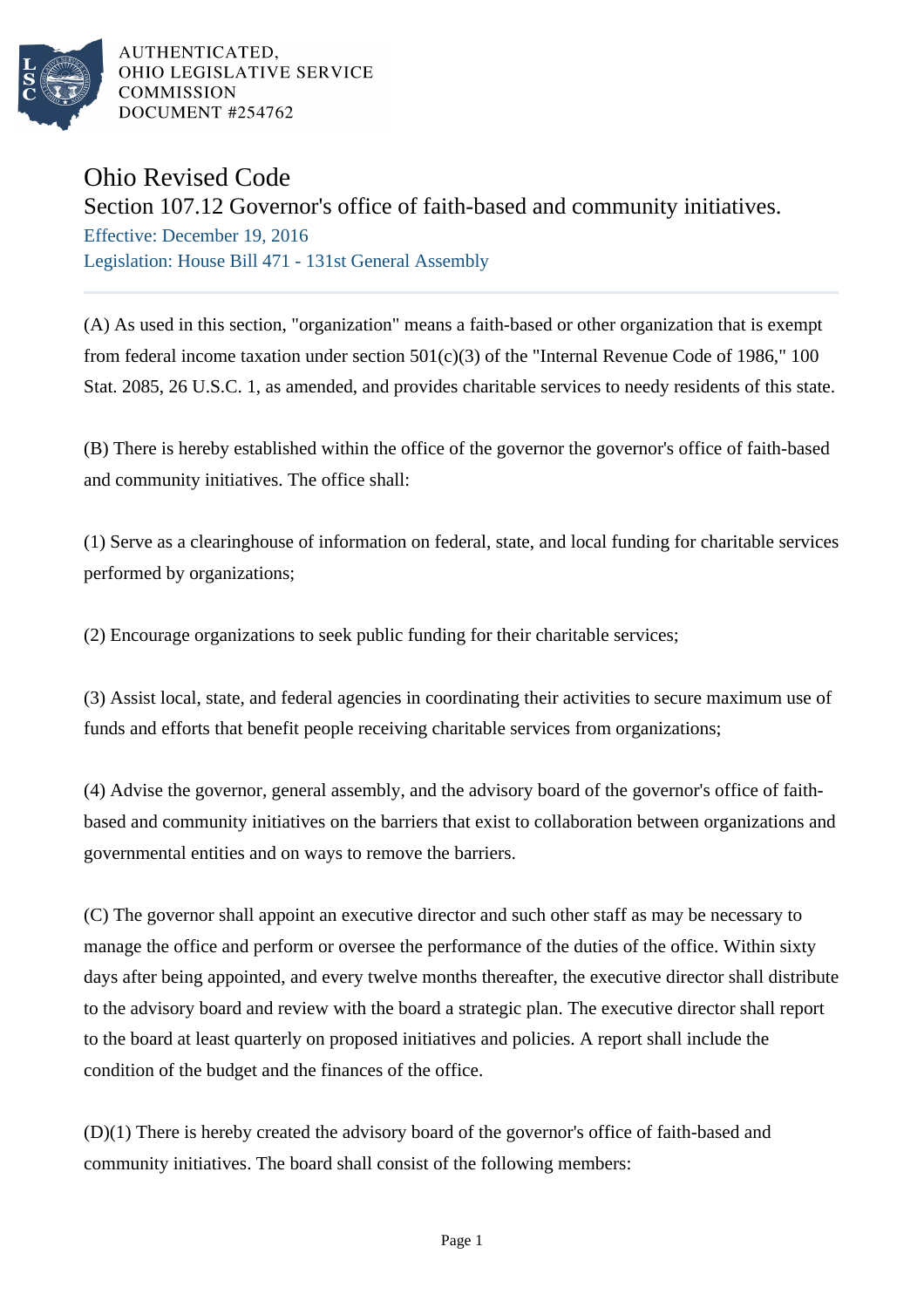

AUTHENTICATED. OHIO LEGISLATIVE SERVICE **COMMISSION** DOCUMENT #254762

(a) Four individuals appointed by the governor;

(b) One member of the house of representatives appointed by the speaker of the house of representatives;

(c) One member of the senate appointed by the president of the senate;

(d) Two individuals to represent the faith-based and other nonprofit community, one appointed by the speaker of the house of representatives, and one appointed by the president of the senate.

(2) Terms of the office shall be one year. Any vacancy that occurs on the board shall be filled in the same manner as the original appointment.

(3) Members of the board are not entitled to compensation, but public members appointed by the governor, the speaker of the house of representatives, and the president of the senate shall be reimbursed for their actual and necessary expenses that are incurred in relation to board meetings.

(4) The board shall be presided over by a chairperson and a vice-chairperson, who shall be the members of the board who are also members of the house of representatives or the senate. Annually on the first day of January, the chairpersonship and vice-chairpersonship shall alternate between the members of the house of representatives and the senate.

(E) The board shall have the following duties:

(1) Provide direction, guidance, and oversight to the office;

(2) Assist in the dissemination of information about, and in the stimulation of public awareness of, the service programs supported by the office;

(3) Review the budget and finances of the office, proposed initiatives and policies, and the executive director's annual strategic plan at board meetings;